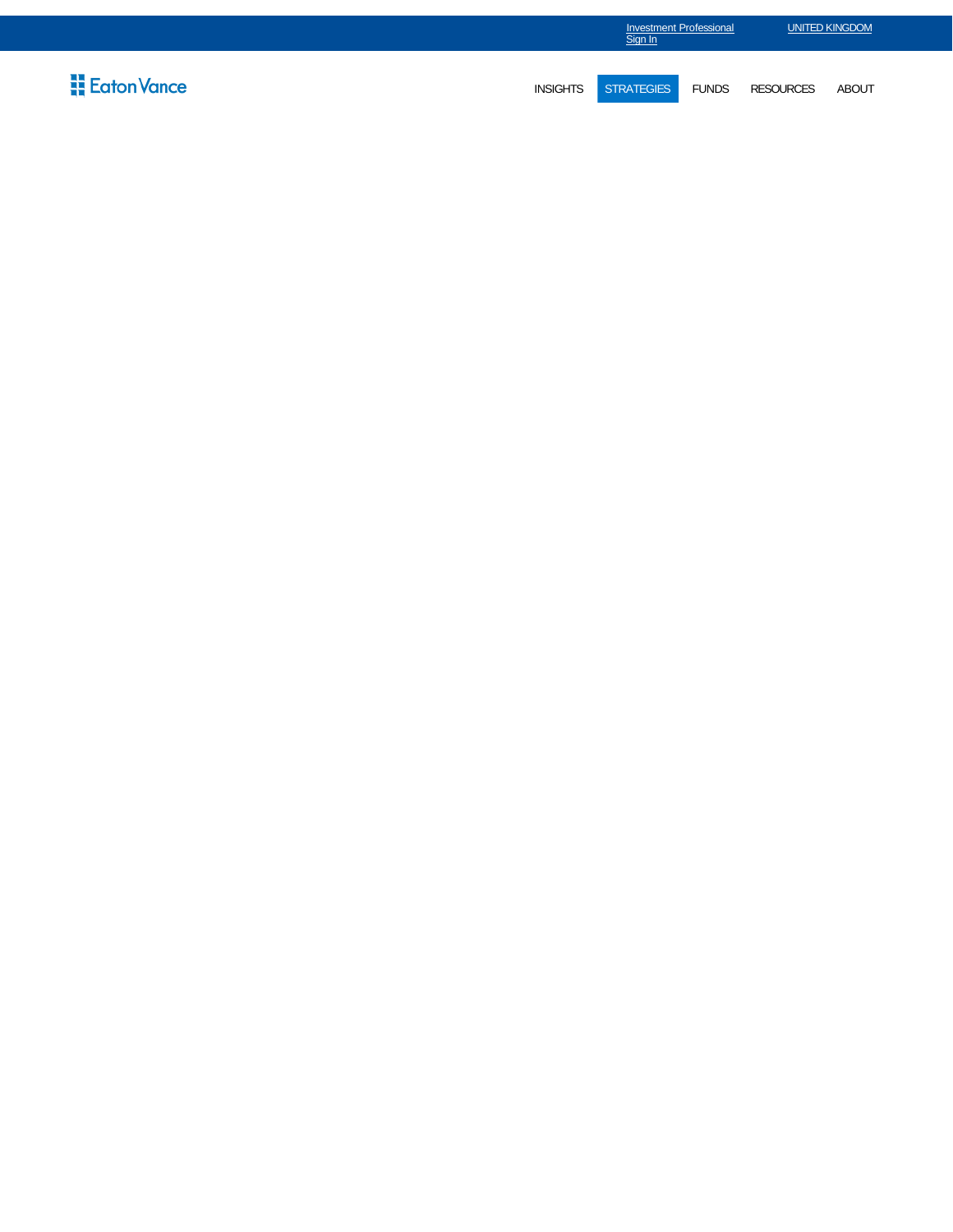# **Strategies**

We bring institutional clients seasoned experience in fundamental bottom-up and top-down investing, global macro investing, rules-based investing and responsible/ESG investing.

# FIXED INCOME

Active management, in-depth fundamental research and downside risk management are at the core of our fixedincome approach. Specialized sector teams calibrate risk and reward as we strive to meet the unique objectives of each institutional client.

### Markets and Economy Quarterly Income Outlook - April 2022

April 29, 2022



Eric Stein, CFA Chief Investment Officer Fixed Income Eaton Vance Management

### **Strategies**

EATON VANCE

Emerging Markets Debt Hard Currency Short Duration Strategy Emerging Markets Debt Hard Currency Strategy Emerging Markets Debt Opportunities Strategy Emerging Markets Local Income Strategy Floating-Rate Loan Strategy Global High Yield Strategy High Yield Strategy Multi-Asset Credit Strategy

CALVERT Calvert Floating-Rate Advantage Strategy

PARAMETRIC Parametric Municipal Bond Strategies

Markets and Economy | Municipal Bonds Municipal Bond Market Monitor April 12, 2022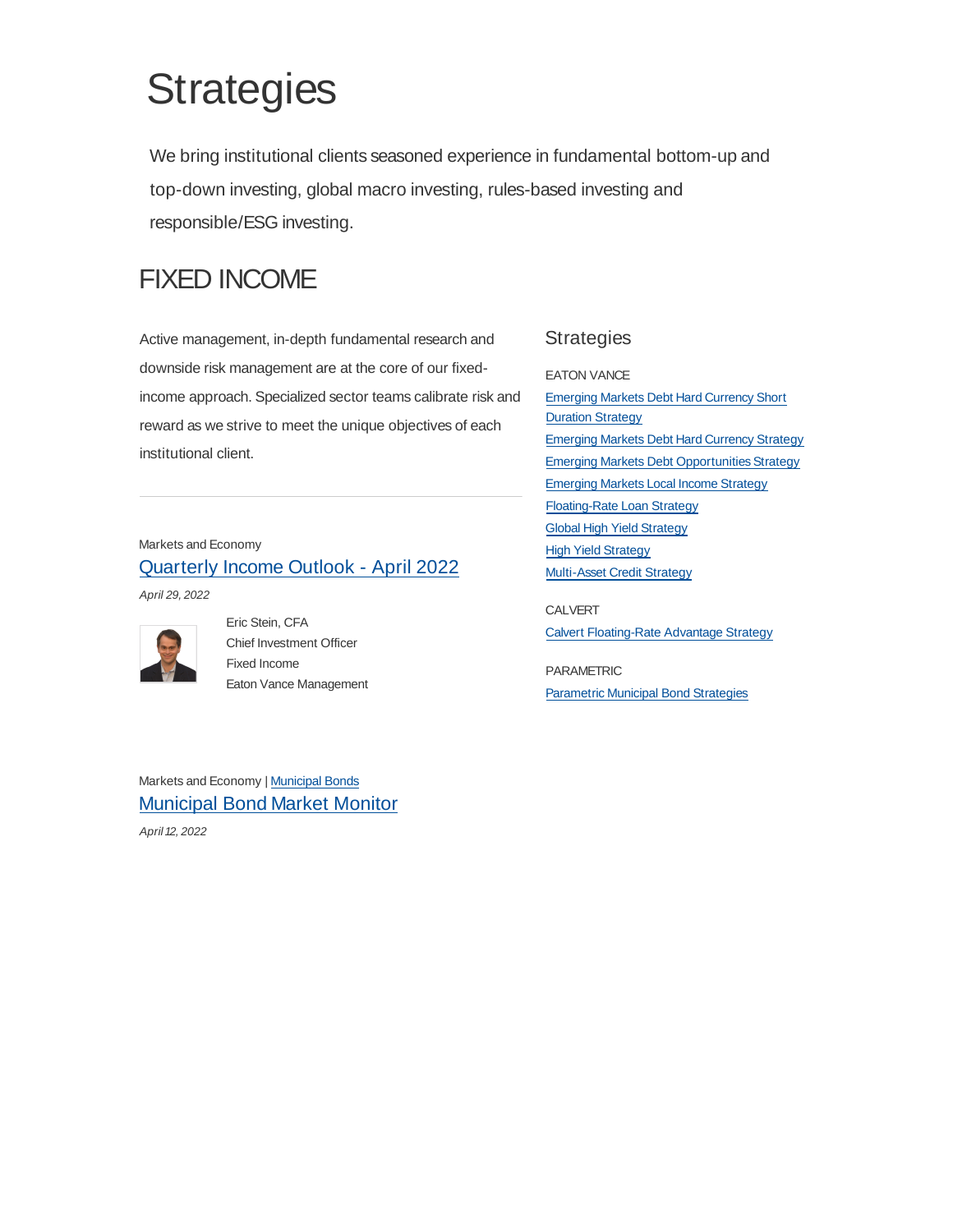# **EQUITY**

We offer actively managed US, international and global equity strategies that include top-down and bottom-up approaches for a full range of market capitalisation and investment styles. Our equity approach is centred on pursuing risk-adjusted long-term performance to help institutions meet their objectives.

#### **Strategies**

EATON VANCE Global Small-Cap Equity Strategy

PARAMETRIC Parametric Emerging Markets Core Strategy Parametric Emerging Markets Strategy **Parametric Global Defensive Equity Strategy** 

#### Equities

# Value Investors May Find Opportunities among Generational Shifts

April 26, 2022



Aaron Dunn, CFA Co-Director of Value Equity Portfolio Manager Eaton Vance Equity



Bradley Galko, CFA Co-Director of Value Equity Portfolio Manager Eaton Vance Equity

### Equities | Global Investing International Small Caps - Challenge and **Opportunity**

Aidan Farrell

September 20, 2021



Director of International Small/Mid-Cap Equity Eaton Vance Equity